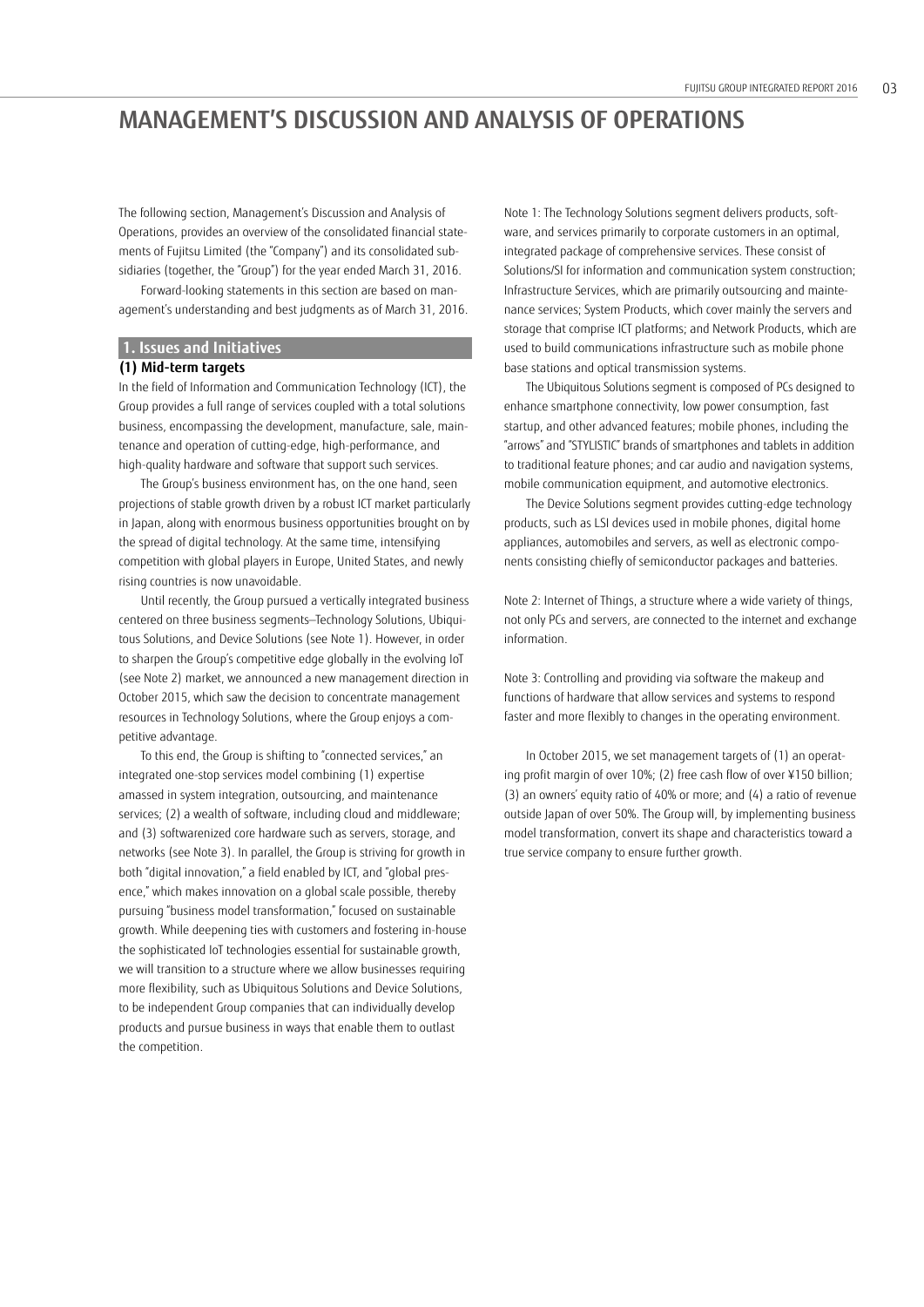### **(2) Initiatives during the year ended March 31, 2016**

For the year ended March 31, 2016, as part of business model transformation and for expansion of business globally, the Group focused on reviewing and enhancing the formation not only of businesses in EMEIA (Europe, the Middle East, India, and Africa), North America, and other operations outside Japan, but also of the network business and the PC and mobile phone businesses.

(a) Business structure reorganization and enhancement In October 2015, the Group launched the "One Asia" framework integrating Japan and Asia under a single sales structure, with the purpose of leveraging Japan's powerful delivery capabilities to accelerate growth in its Asia business. In a bid to further advance the global matrix organization started in 2014, we are making progress in upgrading and enhancing our Global Delivery Centers (GDCs). To allow each region to flexibly utilize GDC resources, and to greatly improve cost efficiency, we will increase the scale of personnel at our GDCs from their current 5,000 people to 18,000 by the year ending March 31, 2018.

In April 2016, we established the Digital Services Business, a unit that consolidated business divisions related to our core technology fields of IoT, cloud, mobile, and big data, to promote business expansion in the new growth domain of digital innovation. In addition, to leverage Japan-based IP/service assets—our biggest assets in the services business—to maximum effect on a global scale, we integrated and reorganized the Integration Services Business and the Global Delivery Business to establish the Global Services Integration Business.

### (b) Business outside Japan

The EMEIA business, which sits at the center of the Group's business outside Japan, is aiming for additional profit growth by transitioning to a service-driven business model. To this end, the Group is striving for structural enhancement in the area of the business shift to services and product operation.

To promote the business model shift to services, we integrated the service provision framework across the whole of EMEIA. EMEIA was previously divided into four geographical sub-regions—"UK&I," "Central Europe," "Nordic," and "Western Europe, the Middle East, India, and Africa"—but these were integrated and reorganized to align with marketing, services, and platforms. In tandem, efforts to augment the service-specialized sales team and boost the efficiency of common divisions in EMEIA in preparation for ongoing digitization are gaining momentum.

Where the EMEIA product business is concerned, tracking the advancement and normalization of a high-valued US dollar and an undervalued euro, the business has been severely impacted by exchange rates, most notably for materials denominated in US dollars. Transforming the business structure is essential to minimizing this effect. Further, in the markets such as PC servers, the ongoing move to cloud systems is triggering more intense competition led by new competitors. To meet this challenge, it was urgent that we shift to a concentrated R&D framework focused more on global efficiency and consistency. In this climate, we shifted our focus to strengthening cost competitiveness and raising profit margins. As a step to consolidate our core R&D bases in Japan, we proceeded with the closure of an R&D base in Europe, while working to enhance manufacturing and logistics bases efficiency from the standpoint of reducing fixed costs.

### (c) Network business

While the Group is recording stable profits in the network business, the business environment is undergoing significant change, where communications carriers shift their investment to services and the move to network automation (softwarenization) is also gaining speed. In this climate, the Group is advancing the reorganization of the business structure from one previously delineated by product to a structure now determined based on function. This change is designed to accelerate efforts to strengthen cost competitiveness from the concentration of functions, spur further developments in network virtualization, and create new services that answer the diversifying needs of network users heading into the IoT era.

In October 2015, the once-dispersed sales and product development functions in the network business were integrated under the Company to reinforce both product development capabilities that leverage advanced technology in network infrastructure and the provision of high-value-added network solutions. We also integrated manufacturing functions in order to further improve productivity and investment efficiency, opting for a manufacturing structure that positions the Oyama Plant (Oyama City, Tochigi Prefecture) as the mother plant.

#### (d) PCs/mobile phones

With the decision to make this business independent, in February 2016 PC and mobile phone business operations were spun off as two separate, independent companies, clarifying management responsibility to enable the pursuit of faster management decision making and more thorough efforts to enhance efficiency. With differentiation becoming more difficult as these products become more commoditized each year, we are seeking to strengthen the structure of the Ubiquitous Solutions business as competition with rising global vendors intensifies. In line with this spin-off, to bolster IoT-related business, where future market expansion is anticipated, we integrated mobility IoT such as telematics along with ubiquitous IoT such as sensing and other IoT-related technologies and human resources under the newly established Digital Services Business.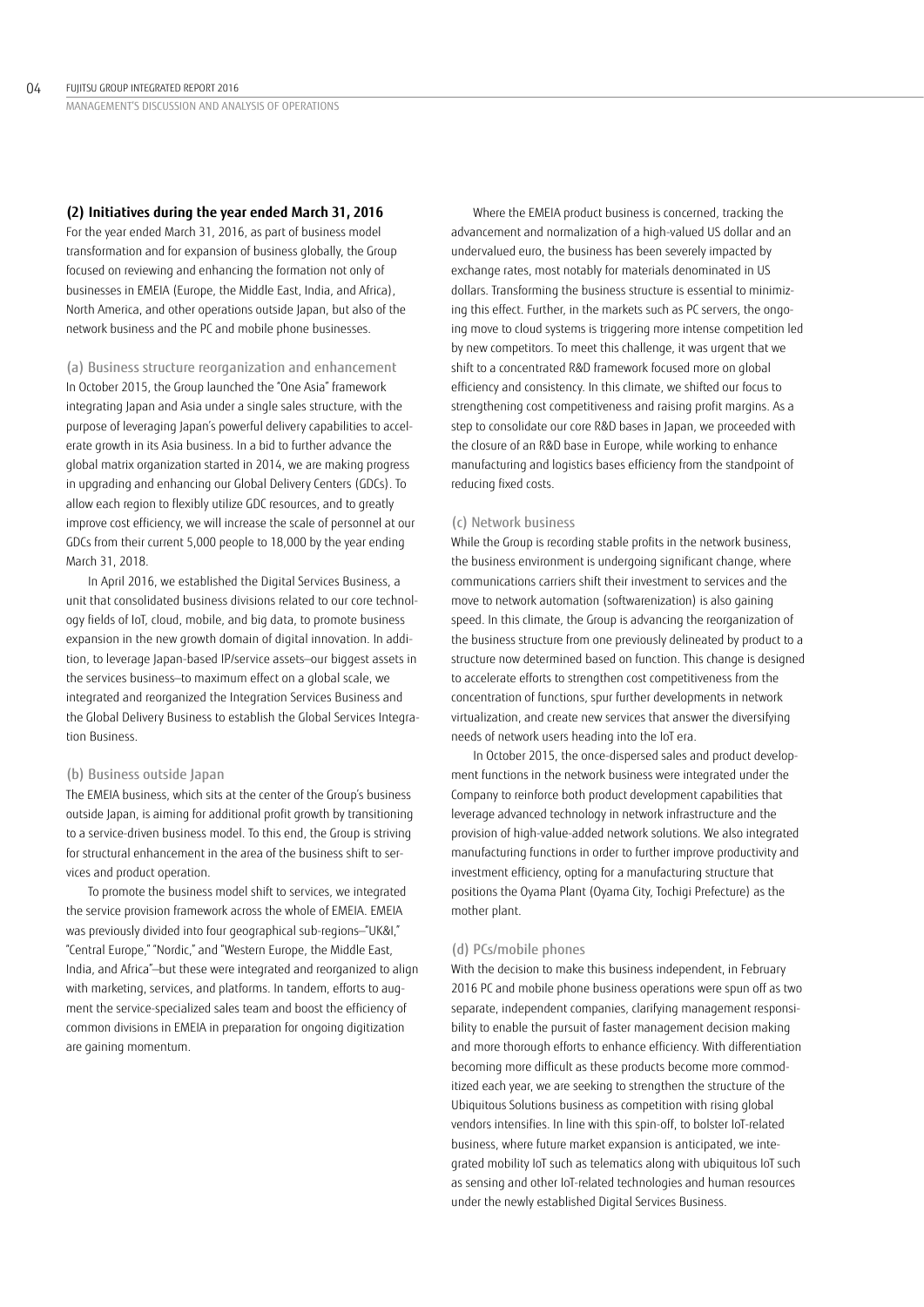#### (e) Infrastructure services in Japan

From May to June 2016, the Group conducted a takeover bid for publicly listed subsidiary NIFTY Corporation (headquarters: Shinjuku, Tokyo, hereinafter "NIFTY") to convert the company into a wholly owned subsidiary. With smart devices and broadband services now mainstream, customer needs are moving to Internet usage regardless of location. At the same time, the ongoing transformation of related services into commodities, among other issues, has created an adverse business environment for NIFTY. For these reasons, the takeover of NIFTY is designed to quickly streamline its business framework, and to swiftly restructure both its organization and management strategies.

Following conversion to a wholly owned subsidiary, operations will be established as two independent companies, one business focused on cloud and digital services businesses for enterprises, and the other focused primarily on ISP business for consumers. With this step, we will swiftly advance strategies tailored to the characteristics of each business. In the business for enterprises, the aim is to expand further the business base through close collaboration with the Company. In the consumer business, while continuing to effectively utilize management resources between the Company and NIFTY, we will pursue profitability and aim for service improvements by enacting sweeping reforms, including collaborations and alliances with outside partners who have insights pertaining to this business.

# **2. Significant Accounting Policies and Estimates**

 The Company's consolidated statements are prepared in accordance statements, please refer to "Notes to Consolidated Financial Statements with International Financial Reporting Standards ("IFRS"). Regarding critical accounting policies applied to the consolidated financial 3. Significant Accounting Policies."

The preparation of financial statements in conformity with IFRS requires management to make judgments, estimates, and assumptions that affect the application of policies and reported amounts of assets and liabilities and income and expenses. The estimates and assumptions are reviewed by management on an ongoing basis.

Revisions to accounting estimates are recognized in the period in which the estimates are revised and in any future periods affected. Assumptions about the current situation and future prospects could change depending on the changes in the market or other circumstances that are out of the control of the Group. The assumptions are revised when such changes occur. The following assumptions and estimates based on the application of accounting principles are those that the management believes may have a material impact on the consolidated financial statements.

# **(1) Property, plant and equipment**

Depreciation for property, plant and equipment is primarily computed by the straight-line method at rates based on the estimated useful lives of the respective assets, reflecting the likely period over which the value of the assets can be realized under normal business conditions. In the future, some equipment and facilities may become obsolete or may be repurposed as a result of technical innovation or other factors. In such cases, their actual useful lives may be reduced to shorter than their originally estimated useful lives. As such, there is a risk that depreciation expenses for the period may increase. In addition, impairment losses may be recognized in cases in which there is a decline in expected future cash flows from assets due to production facilities becoming idle and a decrease in the capacity utilization rate, associated with rapid changes in the operating environment or other factors, and business realignment.

### **(2) Goodwill**

Goodwill is tested for impairment both annually and when there is an indication of impairment. An impairment loss is recognized if the recoverable amount of a cash-generating unit (CGU) to which the goodwill is allocated is less than its carrying amount. The recoverable amount of a CGU is in most cases measured at the value in use. The value in use of a CGU is calculated using the discounted cash flow model with assumptions such as future cash flow, growth rate, and discount rate. Future cash flow is based on the business plan. The discount rate is calculated based on the weighted average cost of capital of the Group company to which each CGU belongs.

These assumptions represent management's best estimates and judgment. Impairment losses could be recognized when the assumptions are revised as a result of a change in the market environment or other changes in circumstances.

# **(3) Intangible assets**

Computer software for sale is amortized by a method based on projected sales volume over the estimated useful life. An intangible asset with a finite useful life, including software for internal use and other intangible assets, is amortized on a straight-line basis in principle to reflect the pattern in which the asset's future economic benefits are expected to be consumed by the Group. Should actual sales volumes fail to meet initial projected volumes due to changes in the business environment, etc., or should actual useful life in the future be less than the original estimate, there is a risk that amortization expenses for the reporting period may increase.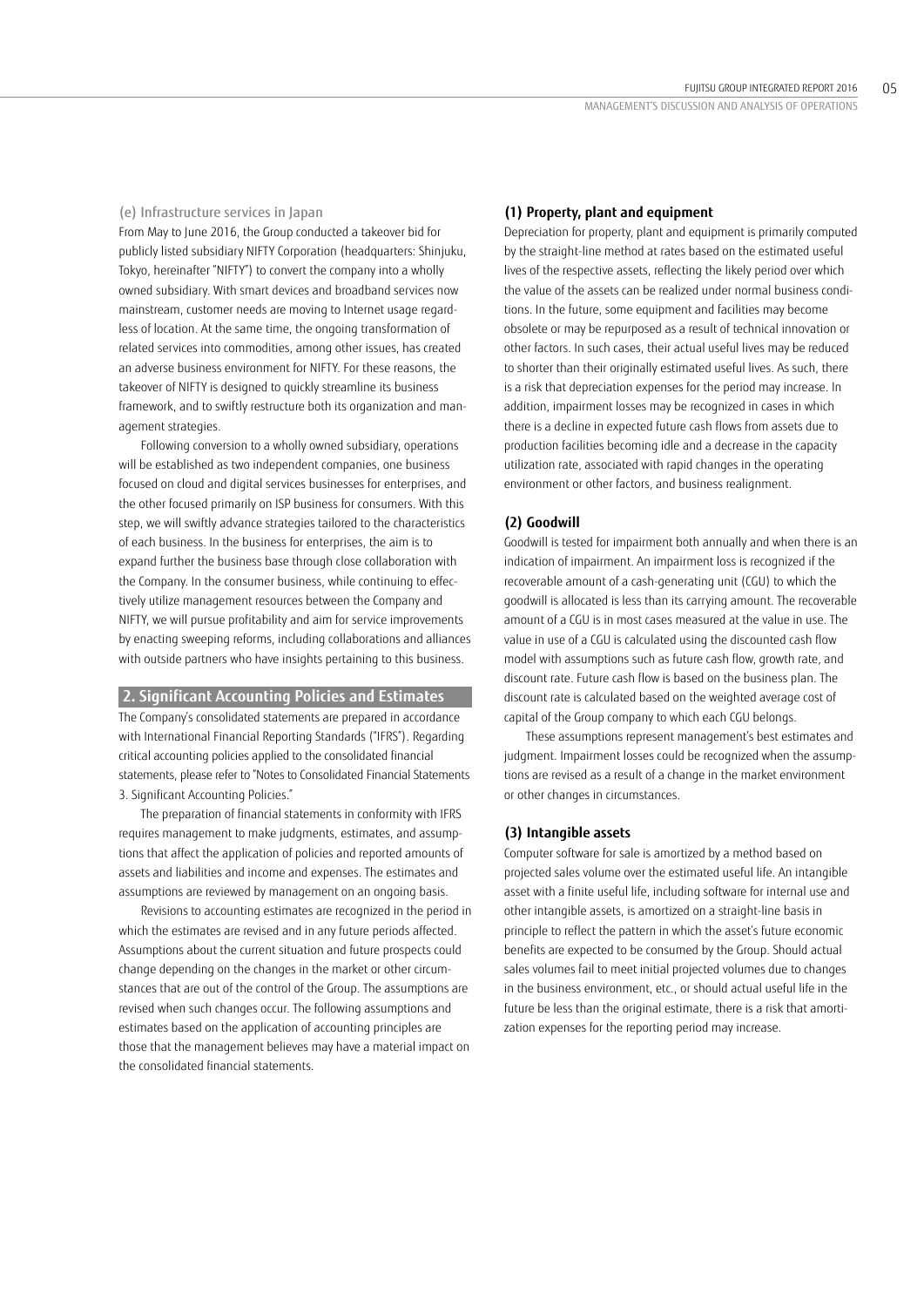### **(4) Deferred tax assets**

Reasonable estimates and judgments about various factors are necessary in the calculation of income taxes. Such factors include interpretation of tax regulations and revision of tax laws in the jurisdictions where the Group operates as well as the amount and timing of taxable income. A deferred tax asset is recognized for the carryforward of unused tax losses, unused tax credits and deductible temporary differences to the extent that it is probable that future taxable profit will be available against which they can be utilized. The carrying amount of a deferred tax asset is reviewed at the end of the reporting period. The carrying amount of a deferred tax asset is reduced to the extent that it is no longer probable that sufficient taxable profit will be available to allow the benefit of part or all of that deferred tax asset to be utilized. The amount of and the timing when the taxable profit occurs could be affected by uncertain changes in economic terms in the future. In addition, the carrying amount of a deferred tax asset could fluctuate if an effective tax rate changes as a result of an amendment to tax laws.

# **(5) Defined benefit plans**

The Group has both defined benefit and defined contribution retirement benefit plans. A change in net defined benefit liability (the present value of the defined benefit obligation less the fair value of plan assets) is recognized, when remeasured, in other comprehensive income after adjusting for tax effects. The gains and losses recognized in other comprehensive income are immediately reclassified into retained earnings. Net defined benefit liability could be worsened if the fair value of plan assets decreases as a result of deterioration of return on plan assets or if a defined benefit liability increases as a result of a change in assumptions (such as discount rate, turnover ratio, and mortality ratio) for determining the defined benefit liability, which could lead to a reduction in equity.

# **3. Analysis of Results for the Year Ended March 31, 2016**

In the following section, "for the year ended March 31, 2015" and "for the year ended March 31, 2016" are shown as "2015" and "2016," respectively.

### **Summarized Consolidated Statement of Profit or Loss**

|                                                                          |         |                        |        | (Billions of yen) |
|--------------------------------------------------------------------------|---------|------------------------|--------|-------------------|
| Years ended March 31                                                     | 2015    | 2016                   | change | YoY Change<br>(%) |
| Revenue.                                                                 | 4,753.2 | 4,739.2                | (13.9) | (0.3)             |
| Cost of sales.                                                           |         | $(3,471.7)$ (3,487.8)  | (16.1) | 0.5               |
| Gross profit                                                             | 1,281.4 | 1,251.4                | (30.0) | (2.3)             |
| Selling, general and<br>administrative expenses                          |         | $(1, 101.4)$ (1,087.1) | 14.3   | (1.3)             |
| Other income (expenses)                                                  | (1.3)   | (43.7)                 | (42.3) | $\qquad \qquad -$ |
| Operating profit.                                                        | 178.6   | 120.6                  | (58.0) | (32.5)            |
| Financial income (expenses)                                              | 11.7    | (7.2)                  | (18.9) |                   |
| Income from investments<br>accounted for using the<br>equity method, net | 8.4     | 18.4                   | 9.9    | 117.3             |
| Profit before income taxes                                               | 198.8   | 131.8                  | (67.0) | (33.7)            |
| Income tax expenses                                                      | (53.8)  | (41.4)                 | 12.4   | (23.1)            |
| Profit for the year                                                      | 145.0   | 90.4                   | (54.5) | (37.6)            |
| Profit for the year attributable to:                                     |         |                        |        |                   |
| Owners of the parent                                                     | 140.0   | 86.7                   | (53.2) | (38.0)            |
| Non-controlling interests                                                | 4.9     | 3.6                    | (1.3)  | (26.6)            |

### **Reference: Financial Indicators**

|                                                                  |         |         | (Billions of yen) |
|------------------------------------------------------------------|---------|---------|-------------------|
|                                                                  | 2015    | 2016    | YoY change        |
| Ratio of revenue outside Japan                                   | 39.6%   | 40.0%   | 0.4%              |
| $EMEIA*1$                                                        | 990.6   | 952.0   | (38.6)            |
| Americas                                                         | 392.0   | 420.4   | 28.3              |
|                                                                  | 387.1   | 421.0   | 33.9              |
| Oceania                                                          | 110.0   | 100.6   | (9.4)             |
| Revenue outside Japan by<br>locations of customers               | 1,879.9 | 1,894.2 | 14.2              |
|                                                                  |         |         |                   |
| Gross profit margin                                              | 27.0%   | 26.4%   | $(0.6\%)$         |
| Operating profit margin                                          | 3.8%    | 2.5%    | $(1.3\%)$         |
| Return on equity attributable to<br>owners of the parent (ROE)*2 | 20.6%   | 11.0%   | $(9.6\%)$         |

\*1 EMEIA: Europe, Middle East, India, and Africa

 \*2 ROE = Profit for the year attributable to owners of the parent ÷ [(Beginning balance of total equity attributable to owners of the parent (Owners' equity) + Ending balance of total equity attributable to owners of the parent (Owners' equity))  $\div$  2]

# **Reference: Exchange Rate**

|                   | 2015   | 2016   | YoY change  |
|-------------------|--------|--------|-------------|
| US dollar/Yen     | ¥110   | ¥120   | ¥10         |
| Euro/Yen          | ¥139   | ¥133   | $\angle(6)$ |
| British pound/Yen | ¥177   | ¥181   | ¥4          |
| Euro/US dollar    | \$1.28 | \$1.11 | \$(0.17)    |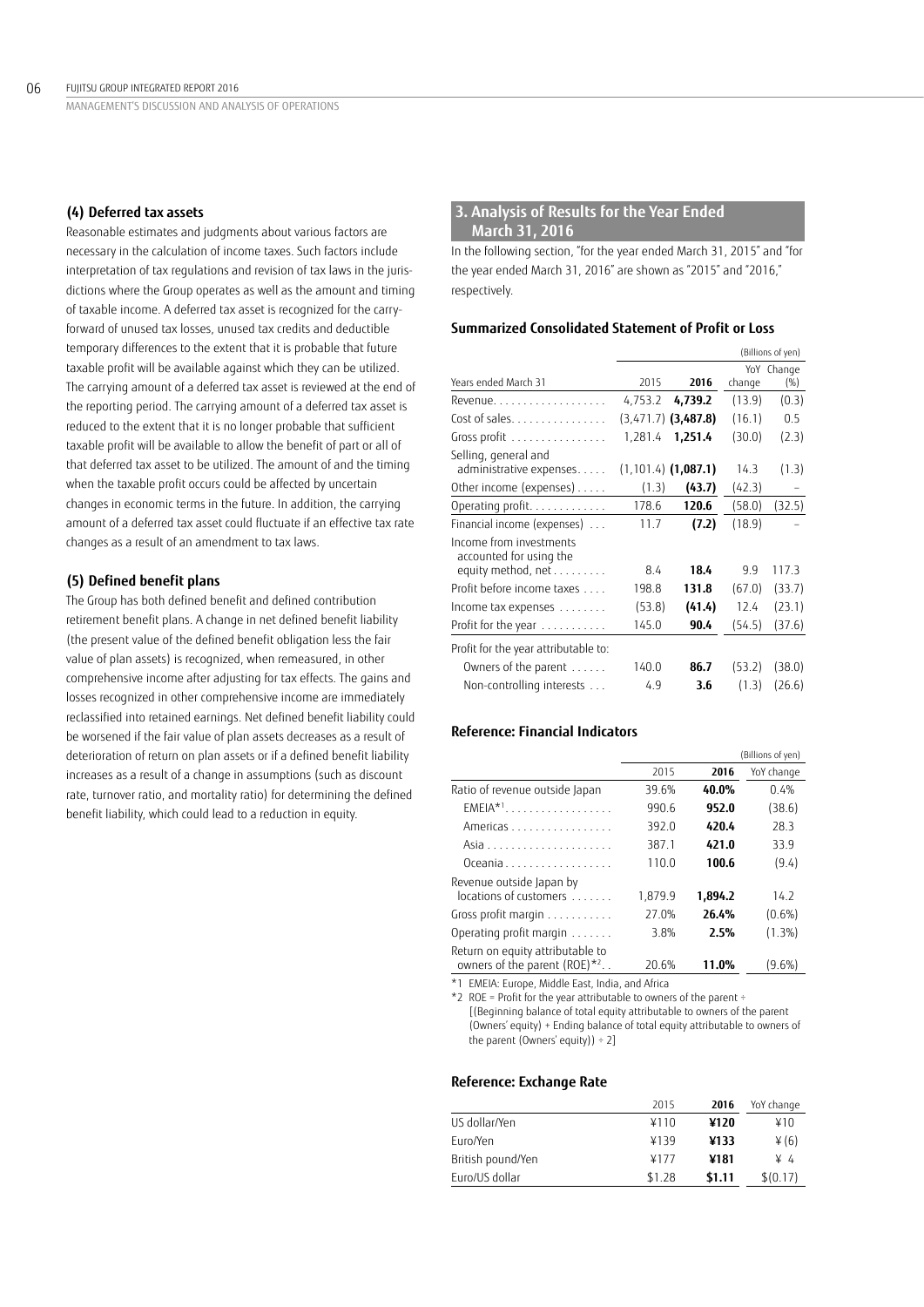Consolidated revenue for the year ended March 31, 2016 was ¥4,739.2 billion, essentially unchanged compared to the year ended March 31, 2015. While system integration experienced growth in Japan, revenue from network products and PCs was lower both in and outside Japan. In Japan, system integration reported growth in the financial sector, particularly in services for megabanks and credit leases, as well as public sector growth from encouraging business negotiations initiated by the Social Security and Tax Number System in Japan. Firm growth was also noted in the industrial and healthcare sectors. By contrast, in network products, business for communications carriers continued to face adversity in and outside Japan. Similarly in PCs, replacement demand among corporate customers remained weak and revenue declined on a global basis with sales volume falling by roughly 15% year on year, to 4 million units.

For the year ended March 31, 2016, the average yen exchange rates against the US dollar, the euro, and the British pound were ¥120, ¥133, and ¥181, respectively, representing a year-on-year depreciation of ¥10 against the US dollar and ¥4 against the British pound, while a year-on-year appreciation of ¥6 against the euro. Exchange rate fluctuations versus the US dollar and British pound caused increases in revenue of approximately ¥63 billion and ¥8 billion, respectively, while the euro caused decreases in revenue of approximately ¥26 billion.

As a result, currency exchange rate fluctuations had a positive impact of approximately ¥45.0 billion on revenue for the year ended March 31, 2016, lifting the overseas revenue ratio by 0.4 of a percentage point to 40.0%.

# **(2) Cost of sales, selling, general and administrative expenses, other income (expenses), and operating profit**

For the year ended March 31, 2016, cost of sales totaled ¥3,487.8 billion, gross profit was ¥1,251.4 billion, and the gross profit margin was 26.4%, down 0.6 of a percentage point year on year.

Selling, general and administrative (SG&A) expenses were ¥1,087.1 billion, a decrease of ¥14.3 billion year on year. R&D spending amounted to ¥179.8 billion, a decrease of ¥22.8 billion year on year. Along with the cycle of development for next-generation network products and server-related device models having peaked, this result reflected the impact of more narrowly focused mobile phone model development and the transfer of system LSI (SoC: System on a Chip) design and development operations to affiliate Socionext Inc. (head office: Yokohama, Kanagawa Prefecture). The ratio of R&D expenses to revenue was 3.8%.

Other expenses totaled ¥43.7 billion, an increase of ¥42.3 billion year on year. This was largely the result of business model transformation expenses during the year ended March 31, 2016, notably related to the reorganization of both businesses in regions outside Japan such as EMEIA (Europe, Middle East, India, and Africa) and North America and network products.

As a result, operating profit amounted to ¥120.6 billion, a decrease of ¥58.0 billion compared to the year ended March 31, 2015. This included a decrease of ¥10.0 billion from the transfer of

system LSI (SoC: System on a Chip) design and development operations to an affiliated company, a decrease of ¥41.5 billion for business model transformation expenses, and a decrease of ¥20.0 billion in foreign exchange effects from the euro's progressive devaluation, particularly versus the US dollar. Excluding these items, profit from business operations increased ¥13.5 billion year on year. While performance in network products faltered, profit benefited from revenue growth and improved profitability in system integration, coupled with lower costs in PCs and mobile phones, for year-on-year improvement overall.

The operating profit margin was 2.5%, declining by 1.3 percentage points year on year.

Compared to the year ended March 31, 2015, exchange rate volatility caused operating profit to decrease by roughly ¥20.0 billion for the year ended March 31, 2016. For bases in Japan, where the Japanese yen is used, the US dollar, euro, and British pound had a minimal effect on operating profit. While an undervalued yen led to higher procurement costs for US dollar-denominated components for PCs, mobile phones, and other products, this was largely negated by an increase in US dollar-denominated export sales of LSI devices and electronic components, for a minimal impact overall. For the year ended March 31, 2016, the effect on operating profit of a fluctuation of ¥1 in the exchange rate for foreign currency would be approximately ¥0.1 billion for the US dollar, the euro, and the British pound, respectively. In the case of certain European bases, the progressive devaluation of the euro versus the US dollar would have raised procurement costs for components and materials denominated in US dollars, causing operating profit to deteriorate. For the year ended March 31, 2016, a fluctuation of 0.01 in the euro/US dollar exchange rate would have an impact of roughly ¥1.5 billion on operating profit. In addition to cost reductions and the burden shifting to sales prices, the Group will continue working diligently to minimize as much as possible the impact of foreign exchange fluctuations on profits, including through steps to heighten the efficiency of manufacturing and logistics bases in Europe.

# **(3) Financial income (expenses), income from investments accounted for using the equity method, net, and profit before income taxes**

Net financial expenses amounted to ¥7.2 billion, a deterioration of ¥18.9 billion from net financial income in the year ended March 31, 2015. This was mainly the result of a net loss on foreign exchange accompanying a swift rise in the yen's value at the end of the year. Income from investments accounted for using the equity method, net, was ¥18.4 billion, an increase of ¥9.9 billion year on year. The Company's system LSI (SoC: System on a Chip) device design and development business was transferred to an affiliate. In addition, the Company recorded a dilution gain from changes in equity interest stemming from an offering of shares of an affiliate on China's Shenzhen Stock Exchange.

As a result, profit before income taxes was ¥131.8 billion, a decrease of ¥67.0 billion year on year, primarily reflecting lower operating profit.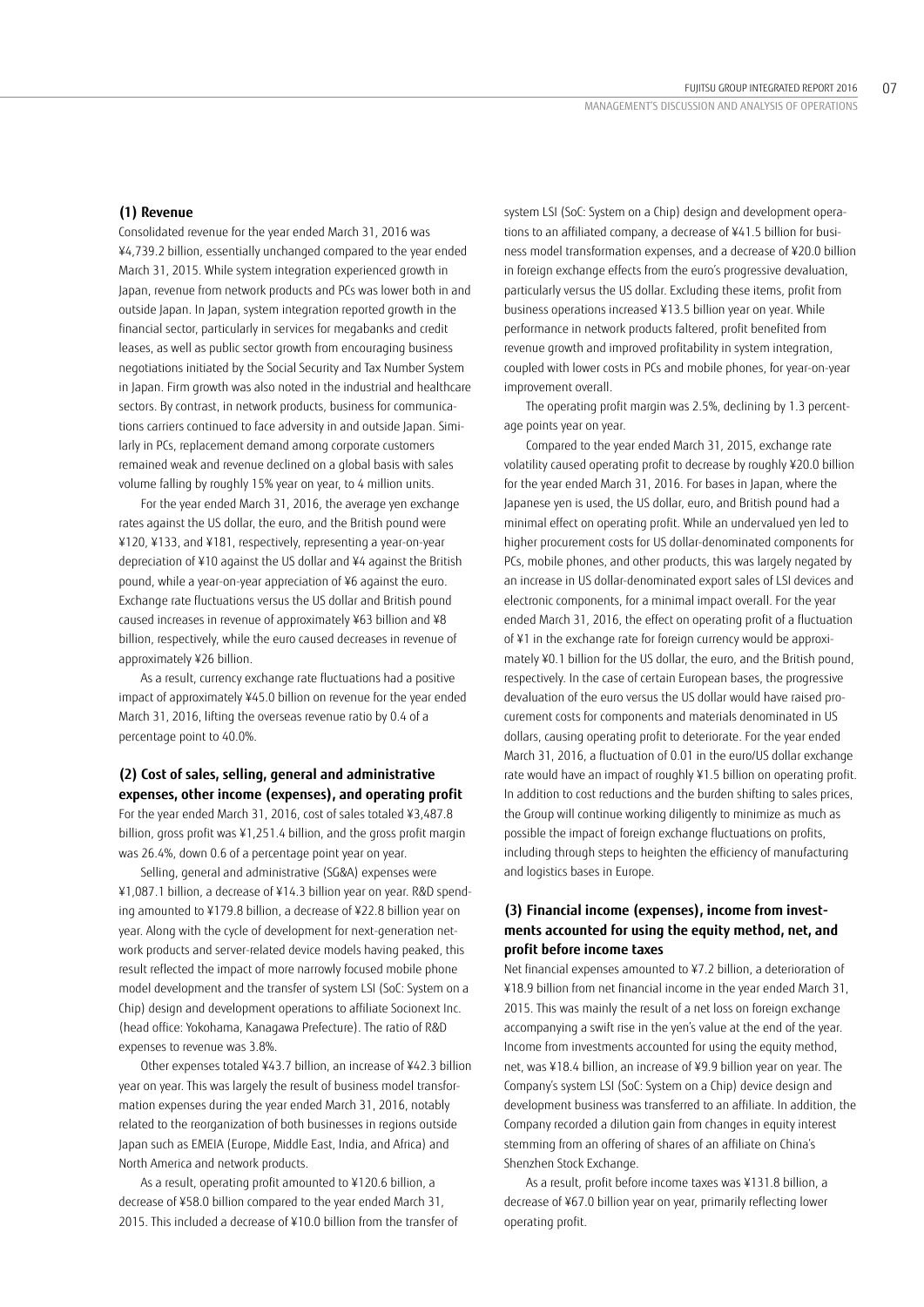# **(4) Income tax expenses, profit for the year, and profit for the year attributable to owners of the parent**

Profit for the year came to ¥90.4 billion, a decrease of ¥54.5 billion year on year. Of profit for the year, profit for the year attributable to owners of the parent came to a record ¥86.7 billion, a ¥53.2 billion decrease year on year. Income tax expenses were ¥41.4 billion, down ¥12.4 billion year on year. In addition, the amount of profit for the year attributable to non-controlling interests was ¥3.6 billion, a decrease of ¥1.3 billion year on year.

The Group views profitability and efficiency of invested capital in businesses as important management indicators. ROE, calculated by dividing profit for the year attributable to owners of the parent by equity attributable to owners of the parent (owners' equity), was 11.0%.

Although profit attributable to owners of the parent was considerably lower year on year, the deduction from owners' equity of ¥349.8 billion with tax effects for the unfunded obligation pertaining to the employee defined benefit plans held owners' equity lower, helping ROE to remain above the 10% level.

# **(5) Total other comprehensive income for the year, net of taxes and total comprehensive income for the year**

Total other comprehensive income for the year, net of taxes, amounted to a loss of ¥84.8 billion. One element of this loss was a negative ¥48.9 billion for remeasurements of defined benefit plans, reflecting the impact of an increase in defined benefit-type retirement benefit liabilities due to a lower discount rate caused by an interest rate decrease. Others were a negative ¥18.7 billion in foreign currency translation adjustments for foreign operations due to the yen's ongoing appreciation against the British pound and the US dollar, and a negative ¥13.5 billion from available-for-sale financial assets due to lower stock prices.

Total comprehensive income for the year, which combines profit for the year and other comprehensive income after taxes, was ¥5.5 billion. Of total comprehensive income, total comprehensive income attributable to owners of the parent came to ¥8.8 billion, and total comprehensive income attributable to non-controlling interests was negative ¥3.3 billion.

# **(6) Segment information**

The reportable segments were consolidated into the three segments of "Technology Solutions," "Ubiquitous Solutions," and "Device Solutions," based on organizational structure, the characteristics of the products and services, and the similarities in sales markets. The "Other Operations" segment includes operations not included in the reportable segments, such as Japan's Next-Generation Supercomputer project, facility services and the development of information systems for Group companies, and welfare benefits for Group employees. Revenue (including intersegment revenue) and operating profit by segment for the year ended March 31, 2016 are shown as follows.

|                              |                                              |         |             |             |                                                                      |                                         | (Billions of yen)                                     |
|------------------------------|----------------------------------------------|---------|-------------|-------------|----------------------------------------------------------------------|-----------------------------------------|-------------------------------------------------------|
| Years ended March 31         |                                              | 2015    | 2016        | YoY         | Expenses to<br>transform<br>business<br>model/<br>change realignment | Foreign<br>exchange exchange<br>effects | Special<br>factors<br>excluding<br>foreign<br>effects |
|                              | Revenue.                                     | 3,302.8 | 3,283.3     | (19.4)      |                                                                      | 13.0                                    | (32.4)                                                |
| Technology                   | Operating profit                             | 222.4   | 186.2       | (36.2)      | (35.9)                                                               | (10.0)                                  | 9.7                                                   |
| Solutions                    | Operating profit<br>$margin] \ldots \ldots$  | [6.7%]  | [5.7%]      | $[(1.0\%)]$ |                                                                      |                                         |                                                       |
|                              | Revenue                                      | 1,062.8 | 1,040.9     | (21.9)      |                                                                      | 4.0                                     | (25.9)                                                |
| Ubiquitous<br>Solutions      | Operating profit                             | 8.7     | (7.6)       | (16.4)      | (5.6)                                                                | (27.0)                                  | 16.2                                                  |
|                              | Operating profit<br>$margin] \ldots \ldots$  | [0.8%]  | $[(0.7\%)]$ | $[(1.5\%)]$ |                                                                      |                                         |                                                       |
|                              | Revenue                                      | 595.6   | 603.9       | 8.3         |                                                                      | 28.0                                    | (19.7)                                                |
| Device                       | Operating profit                             | 36.9    | 30.3        | (6.5)       | (10.0)                                                               | 17.0                                    | (13.5)                                                |
| Solutions                    | Operating profit<br>$margin] \ldots \ldots$  | [6.2%]  | [5.0%]      | $[(1.2\%)]$ |                                                                      |                                         |                                                       |
| <b>Other</b>                 | Revenue                                      | (208.0) | (188.8)     | 19.1        |                                                                      |                                         | 19.1                                                  |
| Operations/<br>Flimination & | Operating profit                             | (89.5)  | (88.3)      | 1.1         |                                                                      |                                         | 1.1                                                   |
| Corporate                    |                                              |         |             |             |                                                                      |                                         |                                                       |
|                              | Revenue.                                     | 4,753.2 | 4,739.2     | (13.9)      |                                                                      | 45.0                                    | (58.9)                                                |
| Consolidated                 | Operating profit                             | 178.6   | 120.6       | (58.0)      | (51.5)                                                               | (20.0)                                  | 13.5                                                  |
|                              | [Operating profit<br>$margin] \ldots \ldots$ | [3.8%]  | [2.5%]      | $[(1.3\%)]$ |                                                                      |                                         |                                                       |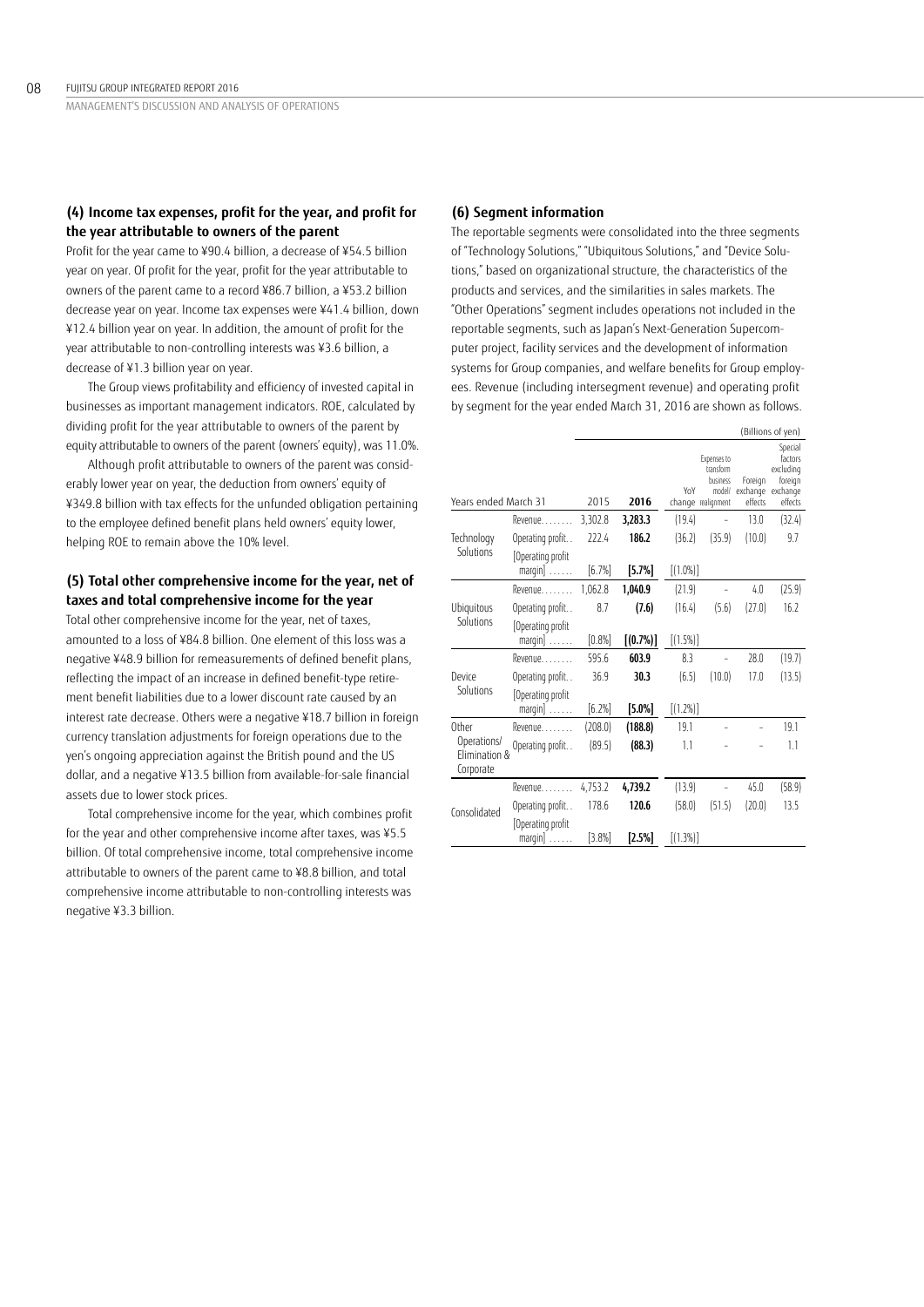### (a) Technology Solutions

The Technology Solutions segment delivers products, software, and services to customers in an optimal, integrated package of comprehensive services. These consist of Solutions/SI for information communication system construction; Infrastructure Services, which are primarily cloud services, outsourcing, and maintenance services; System Products, which cover mainly the servers and storage systems that comprise ICT platforms; and Network Products, which are used to build communications infrastructure such as mobile phone base stations and optical transmission systems.

Revenue in the Technology Solutions segment amounted to ¥3,283.3 billion, a decrease of 0.6% compared to the year ended March 31, 2015. Revenue in Japan was essentially unchanged. Revenue from system integration services rose on increased investment mainly by customers in the financial sector and public services sector, and revenue from infrastructure services was also higher, largely due to outsourcing. However, revenue from network products declined as investments by telecommunications carriers remained restrained, leading to lower revenue from mobile phone base stations as well as optical transmission systems. Similarly, server-related revenue fell compared to the year ended March 31, 2015, as mainframe-related revenue in particular declined due to fewer large-scale systems deals, overshadowing growth in x86 servers. Revenue outside Japan decreased 1.9%. Despite growth in x86 servers for Europe, revenue for optical transmission systems in North America declined as communications carriers continued to restrain investments with regard to relevant segments of the Group's business. For infrastructure services, in addition to an off-demand period for large-scale business negotiations in the UK, revenue in the US was weak.

The segment posted an operating profit of ¥186.2 billion, a decline of ¥36.2 billion compared to the year ended March 31, 2015. Contributing factors included the posting of ¥35.9 billion in business model transformation expenses (¥30.7 billion related to business in EMEIA (Europe, Middle East, India, and Africa), North America, and other regions outside Japan, and ¥5.1 billion for network-related reorganization), as well as ¥10.0 billion from rising costs for components, mainly at bases in Europe due to progressive devaluation of the euro against the US dollar. As a baseline, excluding the impact of business model transformation expenses and foreign exchange, operating profit increased by roughly ¥10.0 billion year on year. Although impacted by lower revenue from network products, the segment saw benefits from higher revenue and improved profitability from system integration.

In April 2015, the Company and Fujitsu FIP Corporation (FIP) undertook organizational integration and restructuring with the aim of streamlining the data center business and improving operational quality. The service delivery functions and service and tool development functions were integrated into FIP and the facility planning and management functions were integrated into the Company. Until then, those functions had been carried out separately by each company. While working toward optimal resource placement and cost reductions, we switched to a business model that provides the data center business as a single platform, including facilities, networks, ICT equipment, and infrastructure operation that had previously been separately operated by the Company and FIP.

#### (b) Ubiquitous Solutions

The Ubiquitous Solutions segment contains ubiquitous terminals or sensors, including personal computers and mobile phones, as well as car audio and navigation systems, mobile communication equipment, and automotive electronic equipment, that collect and utilize various information and knowledge generated from the behavioral patterns of people and organizations needed to achieve the Group's vision of a "Human Centric Intelligent Society" (a safer, more prosperous and sustainable society built by the power of technology).

Revenue in the Ubiquitous Solutions segment was ¥1,040.9 billion, down 2.1% compared to the year ended March 31, 2015. Revenue in Japan was down by 3.8%. For PCs, revenue declined on weak replacement demand from the corporate sector. For mobile phones, although the number of units shipped, particularly smartphone models, rose year on year, revenue was largely unchanged due to changes in the product mix and other factors. Revenue outside Japan increased 1.4%. As in Japan, although there was a decline in revenue from PCs due to weak demand from the corporate sector, revenue from the Mobileware sub-segment increased in Europe and North America.

The Ubiquitous Solutions segment posted an operating loss of ¥7.6 billion, a deterioration of ¥16.4 billion compared to the year ended March 31, 2015. For PCs, in addition to the impact of lower revenue, profit deteriorated dramatically due to higher component costs, mainly at bases in Europe stemming from the weakness in the euro against the US dollar. In mobile phones, while steps were taken to offset the burden of expenses stemming from defects that arose in a certain model in the first half of the year and higher component procurement costs by boosting development efficiency and promoting cost reductions, these were unable to fully absorb the impact, resulting in a slight loss. The segment also posted ¥5.6 billion in business model transformation expenses related to PCs and mobile phone businesses.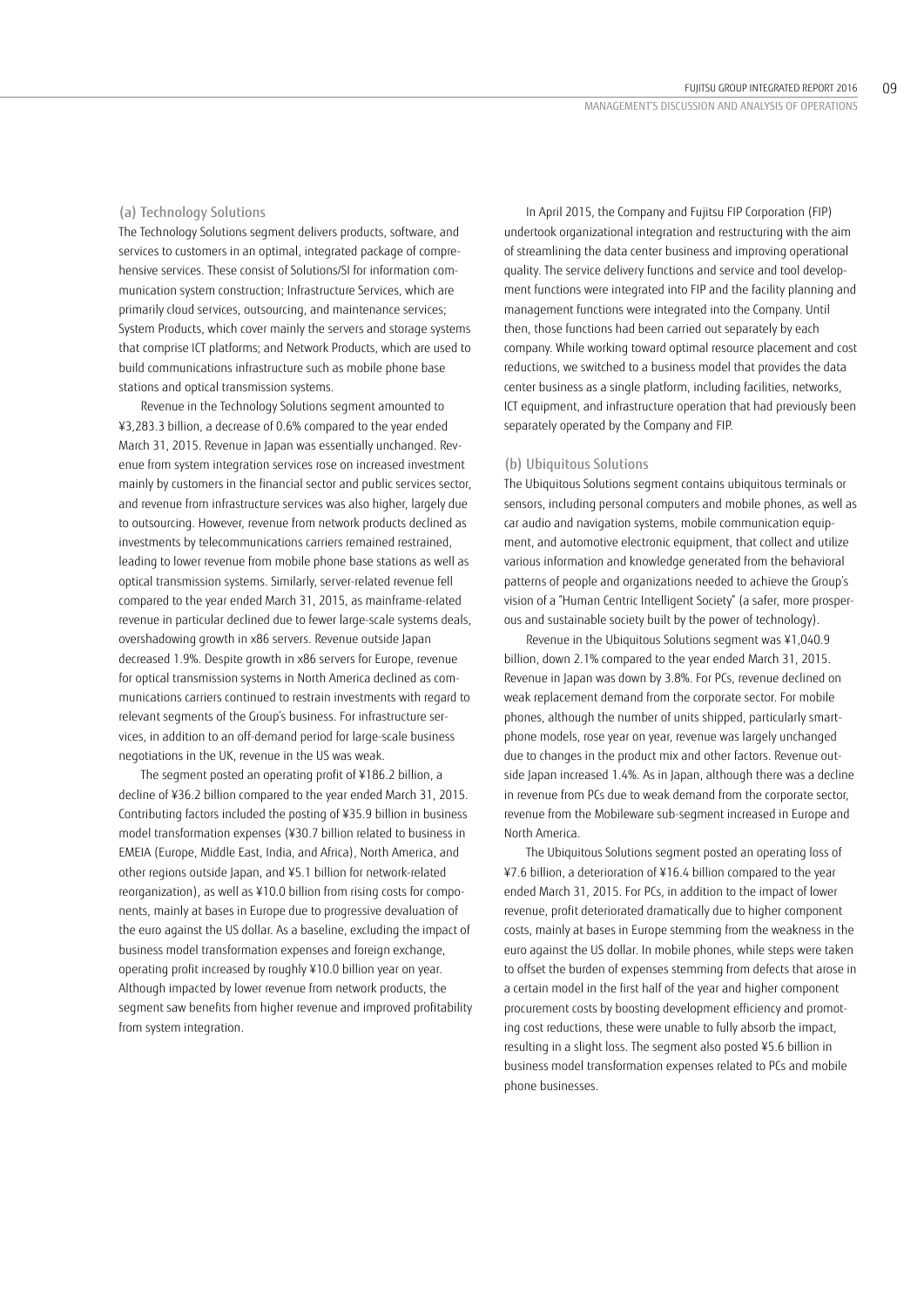#### (c) Device Solutions

The Device Solutions segment provides cutting-edge technology products, such as LSI devices used in digital home appliances, automobiles, mobile phones, and servers, as well as electronic components consisting chiefly of semiconductor packages and batteries.

Revenue in the Device Solutions segment amounted to ¥603.9 billion, an increase of 1.4% compared to the year ended March 31, 2015. Although the segment was adversely affected by the transfer of system LSI (SoC: System on a Chip) design and development operations to an affiliate, and also hit by lower demand for LSI devices used in smartphones, PCs and other devices, the revenue was positively impacted by an increase in sales denominated in US dollars due to the weakness of the yen against the US dollar.

The segment posted an operating profit of ¥30.3 billion, a decrease of ¥6.5 billion from the year ended March 31, 2015. Profit was affected by the transfer of system LSI design and development operations to an affiliate.

As per initial plans, in December 2015 United Microelectronics Corporation (UMC) of Taiwan carried out additional equity investment in pure-play foundry Mie Fujitsu Semiconductor Limited. With this investment, UMC has now acquired an equity stake of 15.9% in the foundry. Going forward, the Group will deepen its relationship with this strategic partner to enhance cost competitiveness and promote stability of the business.

### (d) Other Operations/Elimination and Corporate

This category includes operations not included in the reportable segments, such as Japan's Next-Generation Supercomputer project, facility services and the development of information systems for Group companies, and welfare benefits for Group employees.

This category also includes expenses which are not classified into an operating segment. The expenses consist of strategic expenses such as basic research and developed expenses, as well as Group management shared expenses incurred by the Company.

This segment recorded an operating loss of ¥88.3 billion, an improvement of ¥1.1 billion compared to the year ended March 31, 2015. While there was expansion in strategic investments centered on next-generation cloud technology to serve as IoT (Internet of Things) utilization platforms, this was partially offset by progress in raising cost efficiency, along with a temporary reduction in estimated expenses due to the settlement of litigation.

#### **(7) Geographic information**

One of the Group's management priorities is to increase revenue and raise profitability of its business in growing markets outside Japan.

Geographic financial information is important to the Group's business management and is useful for shareholders and investors in understanding the Group's financial overview.

|                       |                                              |           |             |             | (Billions of yen) |
|-----------------------|----------------------------------------------|-----------|-------------|-------------|-------------------|
| Years ended March 31  |                                              | 2015      | 2016        | change      | YoY Change<br>(%) |
|                       | Revenue                                      | 3,370.4   | 3,366.5     | (3.8)       | (0.1)             |
| Japan                 | Operating profit                             | 235.0     | 202.8       | (32.1)      | (13.7)            |
|                       | Operating profit<br>$margin] \ldots \ldots$  | $[7.0\%]$ | $[6.0\%]$   | $[(1.0\%)]$ |                   |
| EMEIA (Europe,        | Revenue                                      | 989.2     | 963.5       | (25.6)      | (2.6)             |
| Middle East,          | Operating profit                             | 24.4      | (1.5)       | (25.9)      |                   |
| India, and<br>Africa) | Operating profit<br>$margin] \ldots \ldots$  | [2.5%]    | $[(0.2\%)]$ | $[(2.7\%)]$ |                   |
| Americas              | Revenue                                      | 404.7     | 421.9       | 17.1        | 4.2               |
|                       | Operating profit                             | 4.8       | (1.3)       | (6.2)       |                   |
|                       | Operating profit<br>$margin] \ldots \ldots$  | [1.2%]    | $[(0.3\%)]$ | $[(1.5\%)]$ |                   |
|                       | Revenue                                      | 429.4     | 466.3       | 36.8        | 8.6               |
| Asia                  | Operating profit                             | 7.4       | 9.5         | 2.0         | 27.7              |
|                       | [Operating profit<br>$margin] \ldots \ldots$ | [1.7%]    | $[2.0\%]$   | [0.3%]      |                   |
|                       | Revenue.                                     | 113.3     | 103.9       | (9.4)       | (8.3)             |
| Oceania               | Operating profit                             | 3.0       | 2.6         | (0.4)       | (13.5)            |
|                       | [Operating profit<br>$margin] \ldots \ldots$ | [2.7%]    | [2.5%]      | $[(0.2\%)]$ |                   |
| Elimination &         | Revenue                                      | (554.0)   | (583.0)     | (28.9)      |                   |
| Corporate             | Operating profit                             | (96.1)    | (91.5)      | 4.6         |                   |
|                       | Revenue                                      | 4,753.2   | 4,739.2     | (13.9)      | (0.3)             |
| Consolidated          | Operating profit                             | 178.6     | 120.6       | (58.0)      | (32.5)            |
|                       | Operating profit<br>$margin] \ldots \ldots$  | [3.8%]    | [2.5%]      | $[(1.3\%)]$ |                   |

#### (a) Japan

Revenue amounted to ¥3,366.5 billion, virtually unchanged compared to the year ended March 31, 2015. Revenue from system integration services grew atop expanded investment by customers, especially in the financial and public sectors. Revenue was also higher for infrastructure services. However, revenue from network products declined as communications carriers continued to restrain investment, with revenue from PCs and mobile phones also lower. Operating profit was ¥202.8 billion, a year-on-year decrease of ¥32.1 billion. Contributing to the decrease was lower revenue from network products and PCs, as well as the posting of business model transformation expenses related to network, PCs and mobile phone businesses, despite benefits from higher revenue and improved profit margins from system integration services.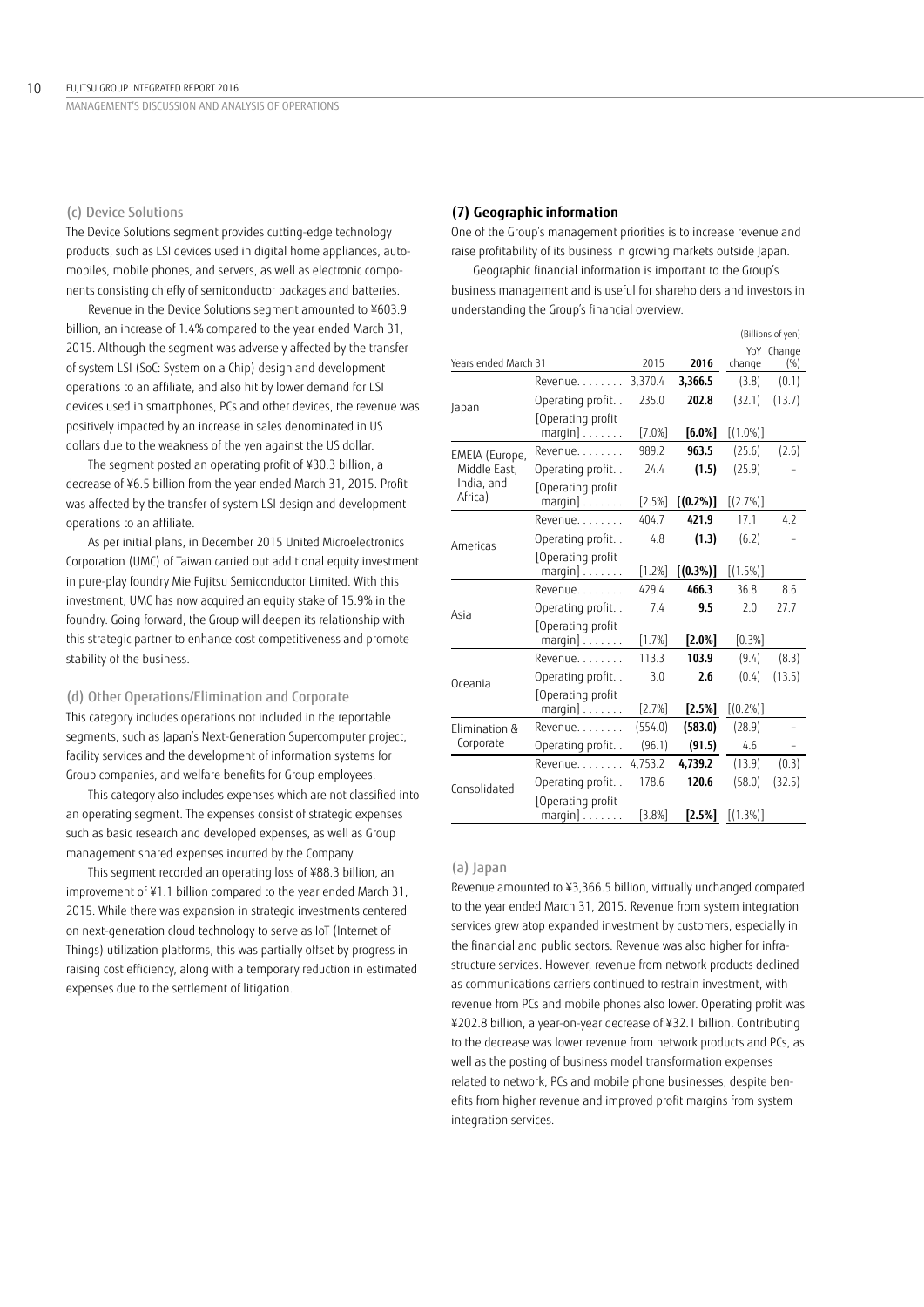(b) EMEIA (Europe, Middle East, India, and Africa) Revenue came to ¥963.5 billion, a decrease of 2.6% from the year ended March 31, 2015. In addition to lower revenue from an off-demand period for large-scale business negotiations in the UK, the decline was mainly due to lower PC sales volume at bases in Europe. The operating loss was ¥1.5 billion, a deterioration of ¥25.9 billion from the year ended March 31, 2015. The Group posted business model transformation expenses of ¥21.7 billion, for a shift to a service-ready structure for the overall EMEIA sales and delivery framework and for enhancing cost competitiveness for product business. The operating loss was also adversely affected by rising US dollar-denominated parts procurement costs accompanied by the weakening euro, particularly in PCs.

### (c) Americas

Revenue came to ¥421.9 billion, an increase of 4.2% from the year ended March 31, 2015. The increase was attributable to revenue from audio and navigation systems and foreign currency effects, despite the negative impact that restrained customer investments had on optical transmission systems. The operating loss for the region was ¥1.3 billion, a deterioration of ¥6.2 billion year on year. Business model transformation expenses of ¥9.6 billion contributed to the loss, which included an impairment loss for Managed Infrastructure Services-related equipment. In the Managed Infrastructure Services business in North America, the Group moved ahead with business model transformation aimed at boosting both growth potential and efficiency by moving from a conventional managed services model, in which customer IT assets are held at data centers, to a cloud services model, in which new cloud platforms developed and provided by the Group and consulting services are managed and provided together.

#### (d) Asia

Revenue amounted to ¥466.3 billion, a year-on-year increase of 8.6%. The increased revenue was mainly from infrastructure services. Operating profit was ¥9.5 billion, an increase of ¥2.0 billion from the year ended March 31, 2015, due to higher revenue and other factors.

#### (e) Oceania

Revenue came to ¥103.9 billion, a decline of 8.3% compared to the year ended March 31, 2015. The decrease was mainly in infrastructure services. Operating profit was ¥2.6 billion, down ¥0.4 billion year on year, mainly due to decreased revenue.

# **4. Analysis of Capital Resources and Liquidity (1) Assets, liabilities, and equity**

### **Summarized Consolidated Statement of Financial Position**

|                                     | (Billions of yen) |         |               |
|-------------------------------------|-------------------|---------|---------------|
| Years ended March 31                | 2015              | 2016    | YoY<br>change |
| Assets                              |                   |         |               |
| Current assets                      | 1,887.6           | 1,843.8 | (43.8)        |
| Non-current assets                  | 1,383.4           | 1,382.4 | (1.0)         |
| Total assets                        | 3,271.1           | 3,226.3 | (44.8)        |
| <b>Liabilities</b>                  |                   |         |               |
| Current liabilities                 | 1,523.3           | 1,447.0 | (76.2)        |
| Non-current liabilities             | 813.3             | 853.0   | 39.6          |
| Total liabilities                   | 2,336.7           | 2,300.0 | (36.6)        |
| Equity                              |                   |         |               |
| Total equity attributable to owners |                   |         |               |
| of the parent (Owners' equity)      | 790.0             | 782.7   | (7.3)         |
| Retained earnings                   | 130.7             | 155.9   | 25.1          |
| Other components of equity          | 101.8             | 68.9    | (32.8)        |
| Total equity                        | 934.3             | 926.2   | (8.1)         |
| Total liabilities and equity.       | 3,271.1           | 3,226.3 | (44.8)        |
| Cash and cash equivalents           | 362.0             | 380.8   | 18.7          |
| Interest-bearing loans              | 578.4             | 534.9   | (43.5)        |
| Net interest-bearing loans          | 216.4             | 154.1   | (62.3)        |
|                                     |                   |         |               |

 Notes: 1. Interest-bearing loans include bonds, borrowings, and lease obligations. 2. Net interest-bearing loans = Interest-bearing loans – Cash and cash equivalents

# **Reference: Financial Indicators**

| Years ended March 31                                                           | 2015  | 2016  | YoY<br>change |
|--------------------------------------------------------------------------------|-------|-------|---------------|
| Equity attributable to owners of<br>the parent ratio<br>(Owners' equity ratio) | 24.2% | 24.3% | $0.1\%$       |
| $D/E$ ratio (Times)                                                            | 0.73  | 0.68  | (0.05)        |
| Net D/E ratio (Times)                                                          | O 27  | 0.20  | (0.07)        |

 Notes: 1. Owners' equity ratio = Total equity attributable to owners of the parent (Owners' equity) ÷ Total assets

2. D/E ratio = Interest-bearing loans ÷ Total equity attributable to owners of the parent (Owners' equity)

3. Net D/E ratio = (Interest-bearing loans – Cash and cash equivalents) ÷ Total equity attributable to owners of the parent (Owners' equity)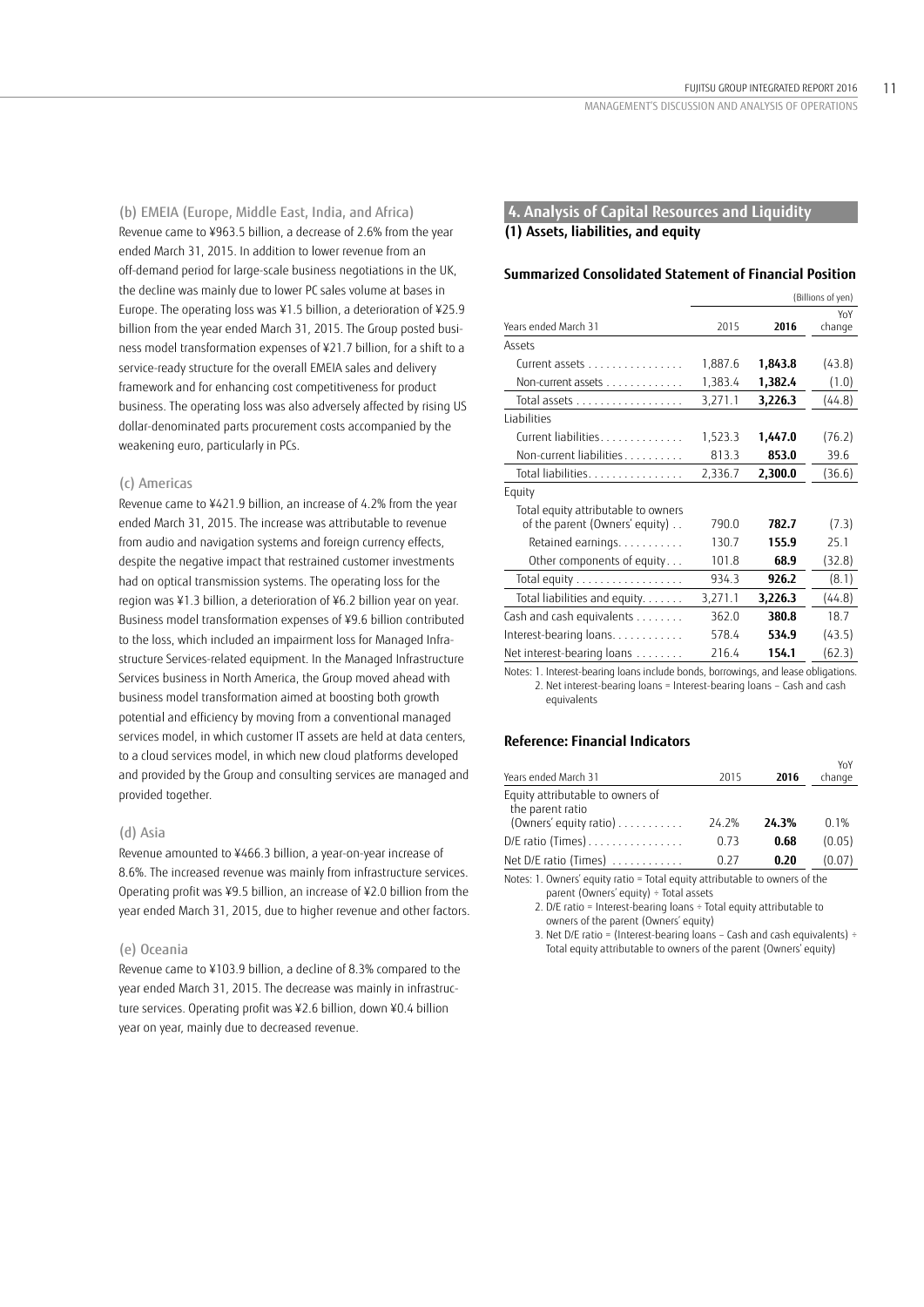# **Reference: Status of Retirement Benefit Plans**

|                                                                                                                                  |                                   |                                    | (Billions of yen)              |
|----------------------------------------------------------------------------------------------------------------------------------|-----------------------------------|------------------------------------|--------------------------------|
| Years ended March 31                                                                                                             | 2015                              | 2016                               | YoY<br>change                  |
| a. Defined benefit obligation                                                                                                    | (2,484.3)                         | (2,434.2)                          | 50.1                           |
| b. Plan assets                                                                                                                   | 2,180.8                           | 2,074.5                            | (106.2)                        |
| c. Defined benefit obligation in<br>excess of plan assets $(a)+(b)$<br>$\lceil \ln \rceil$ apan $\rceil$<br>$[Outside]$ apan $]$ | (303.5)<br>[(198.4)]<br>[(105.1)] | (359.6)<br>[(279.6)]<br>$(80.0)$ ] | (56.1)<br>[(81.1)]<br>$[25.0]$ |
| (Assumptions used in accounting for the plans)<br>Discount rates                                                                 |                                   |                                    |                                |
| In Japan.                                                                                                                        | 0.7%                              | 0.3%                               | $(0.4\%)$                      |
| Outside Japan $\ldots \ldots \ldots \ldots$ mainly 3.4% mainly 3.4%                                                              |                                   |                                    |                                |

Consolidated total assets at March 31, 2016 amounted to ¥3,226.3 billion, a decrease of ¥44.8 billion from March 31, 2015. Current assets decreased by ¥43.8 billion compared to March 31, 2015, to ¥1,843.8 billion. Trade receivables decreased due to lower fourthquarter revenue year on year. Inventories were ¥298.8 billion, down ¥15.0 billion from March 31, 2015. The decrease was concentrated mainly in PCs and mobile phones, and in the infrastructure services business outside Japan. Non-current assets decreased by ¥1.0 billion compared to March 31, 2015, to ¥1,382.4 billion. Due to a lower discount rate stemming from falling interest rates, defined benefittype retirement benefit liabilities increased and thus the funded status (unfunded obligations) of employee defined benefit plans deteriorated, and deferred tax assets pertaining to the unfunded obligations increased. On the other hand, property, plant and equipment decreased, mainly owing to the posting of an impairment loss of ¥9.6 billion for equipment related to managed infrastructure services in North America as part of business model transformation.

Total liabilities amounted to ¥2,300.0 billion, a decrease of ¥36.6 billion compared to March 31, 2015. Current liabilities came to ¥1,447.0 billion, a decline of ¥76.2 billion. Along with a decrease in trade payables, this reflected the repayment of short-term borrowings by North American subsidiaries due to a shift in financing within the Group from Europe to North America. Non-current liabilities came to ¥853.0 billion, an increase of ¥39.6 billion compared to March 31, 2015. The defined benefit liability increased as the funded status of employee defined benefit plans deteriorated due to a lower discount rate stemming from falling interest rates. Interest-bearing debt, which consists of corporate bonds, borrowings, and lease obligations, was ¥534.9 billion, a decrease of ¥43.5 billion compared to March 31, 2015. While the Company redeemed ¥70.0 billion in straight bonds, it issued ¥30.0 billion in straight bonds to be allocated in part for the redemption. As a result, the D/E ratio was 0.68 times, a decrease of 0.05 of a point compared to March 31, 2015 and the net D/E ratio was 0.20 times, a decrease of 0.07 of a point compared to March 31, 2015.

Total equity was ¥926.2 billion, a decrease of ¥8.1 billion from March 31, 2015. Retained earnings was ¥155.9 billion at March 31, 2016, an increase of ¥25.1 billion from March 31, 2015. Despite the posting of ¥86.7 billion in net income, deterioration in the funded status of defined benefit plans had a negative impact of ¥45.0 billion. In addition, other components of equity decreased by ¥32.8 billion compared to March 31, 2015, to ¥68.9 billion. This was due to a decrease in foreign currency translation adjustments among foreign operations, as a result of the ongoing appreciation of the yen against the British pound and US dollar, along with a decrease in earnings from available-for-sale financial assets caused by falling stock prices. Total equity attributable to owners of the parent (owners' equity) was ¥782.7 billion and the equity attributable to owners of the parent ratio (owners' equity ratio) was 24.3%, an increase of 0.1 of a percentage point compared to March 31, 2015. The Group views an owners' equity ratio that demonstrates its financial soundness as a vital management indicator. The deduction from owners' equity of ¥349.8 billion for the unfunded obligation with tax effects pertaining to the employee defined benefit plans held owners' equity lower. The Group sets an owners' equity ratio of 40% as a mid-term target to achieve. We will strengthen our financial structure by carrying out business model transformation and achieving sufficient owners' equity.

The defined benefit liability of the employee defined benefit plans was ¥2,434.2 billion, down ¥50.1 billion from the year ended March 31, 2015. While the liability increased in step with a decline in the discount rate in Japan, the defined benefit liability in the UK was lower due to the depreciation of the British pound against the yen. In addition, some Group companies in Japan transitioned to a defined contribution-based (DC) plan. Plan assets stood at ¥2,074.5 billion at March 31, 2016, a decline of ¥106.2 billion from the year ended March 31, 2015. This outcome was the result of a decline in plan assets in the UK due to the depreciation of the British pound against the yen, coupled with the negative impact of a weak return on plan assets in Japan. As a result, the funded status of employee defined benefit plans (defined benefit obligation less plan assets) was a shortage of ¥359.6 billion, representing a deterioration of ¥56.1 billion compared to March 31, 2015. The funded status of employee defined benefit plans are, when remeasured, recognized in other comprehensive income, with tax effects, and immediately classified from other components of equity to retained earnings. The amount deducted from retained earnings increased by ¥45.0 billion compared to March 31, 2015.